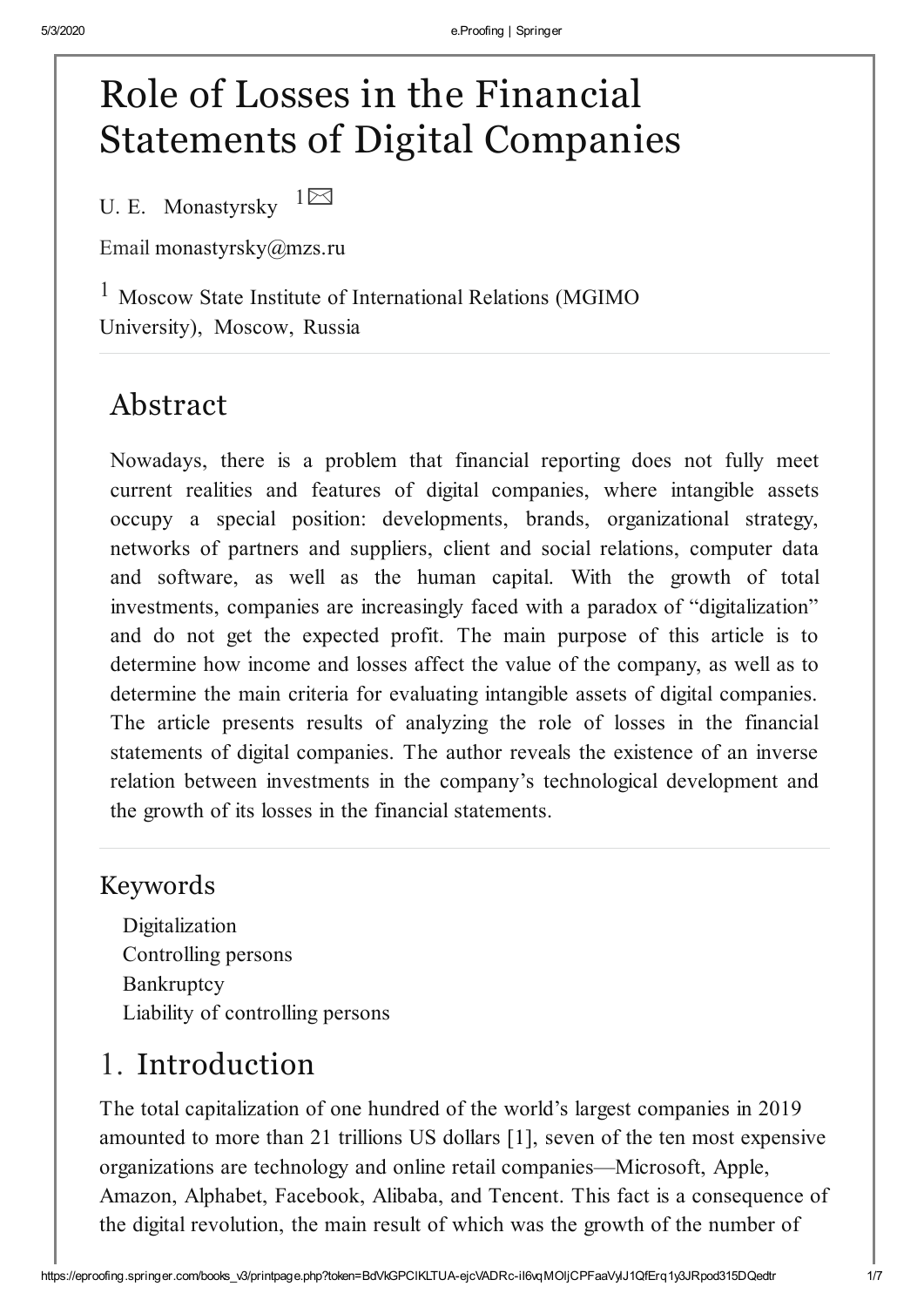#### 5/3/2020 e.Proofing | Springer

technology and digital companies around the world. The main feature of these companies is not providing physical goods and services, but intangible goods: information, digital goods and services, software, customers and brands [4].

In the study of Capgemini Consulting and MIT Sloan School of Management "Embracing Digital Technology: A New Strategic Imperative", based on the analysis results of activities of 400 large companies from different industries, expectations from the use of new technologies and management techniques and the dependence of financial indicators were determined. For example, companies that actively use technologies and new management methods are on average 26% more profitable than their competitors; organizations that actively invest in digital technologies, but pay little attention to management, have financial indicators 11% lower; companies that improve only management receive plus 9% of their profits, but can potentially acquire three times more using digital technologies; companies that do not choose a digital development strategy have negative financial indicators compared to other market players—minus 24% [5].

Digitalization of business models has also brought its own adjustments to monetization strategies, ensuring production efficiency. Meanwhile, with the growth of total investments, companies are increasingly faced with a "digitalization" paradox and do not get the expected profit. As the company's investment in digitalization increases, the paradox becomes more likely, and only a few companies actually achieve high returns that meet their expectations [9].

However, with the rapid growth of the number of digital companies, the assessment of their profitability becomes particularly important [1]. For investors, information about profits and their driving forces is without a doubt the most valuable information disclosed by digital companies. Losses and profits have remained the main indicators of financial reporting over the past decades [16]. However, current trends indicate the inefficiency of traditional correlations between income and loss in the enterprise value assessment in relation to digital companies.

#### 2. Methodology

The methodological basis of this research is a systematic approach to the study of modern practice of providing financial statements of digital companies. When processing the actual material, the author used traditional scientific methods such as dialectical, logical, scientific generalization, content analysis, comparative analysis, synthesis, source studies, etc. Their application allowed ensuring the validity of the analysis, theoretical and practical conclusions.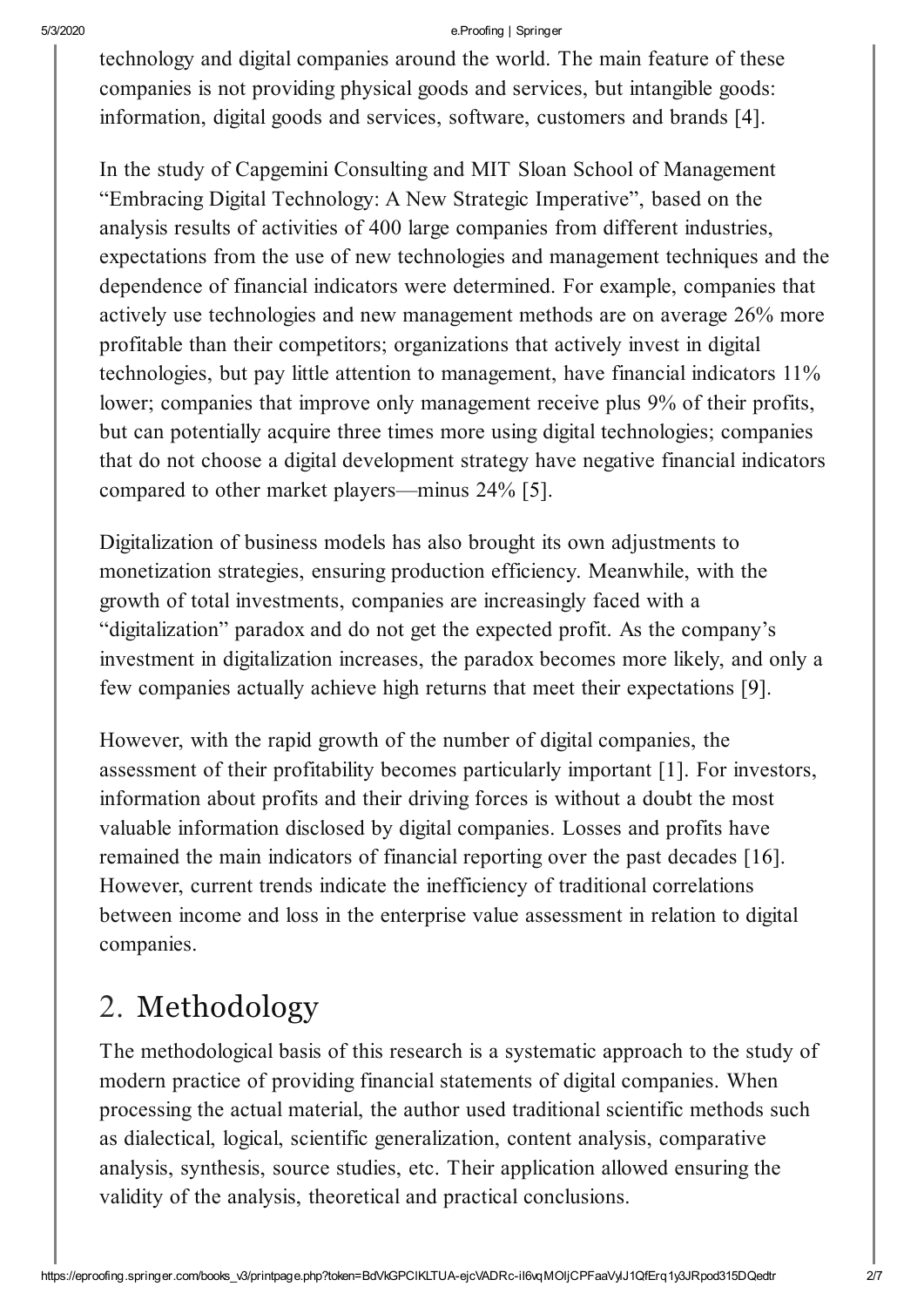### 3. Results

Traditional financial indicators of the company profitability demonstrate that they are not applicable to digital companies. A prime example is Uber, whose net loss in 2019 reached 8.51 billion U.S. dollars, and in 2018, the company made a profit of \$997 millions, and spent \$172 millions on compensation to shareholders [17]. Despite significant losses, the company held a successful IPO in April 2019. In total, more than 90 investors have invested in this business. According to some experts, Uber has conducted 23 investment rounds since 2009 [6].

The situation was similar with Twitter and LinkedIn in 2013 and with WhatsApp in 2014. A reasonable question arises: why are technology companies that show a negative balance in demand in the market? Digital transformation exacerbates problems and difficulties for taking financial decision, making financial reporting, and accounting recommendations on which investors and market participants base their capital market decisions. The main reason lies in the goods/services produced by these companies. Valuation of assets of a company that produces physical goods is quite simple—fixed capital and its depreciation in a straight line over several years are taken as a basis. Thus, there is a direct link between the company's losses and the value of its shares.

In another situation are digital companies, a significant part of corporate balance sheets of which currently consists of intangible assets compared to physical assets. Why do investors react negatively to losses in financial statements for an industrial firm, but ignore such losses for a digital company?

#### 4. Discussion

According to experts, financial reporting annually demonstrates less efficiency and applicability to the assessment of the current state of affairs of digital companies [3]. As it was noted earlier, for an industrial company, the profit and loss statement provides a complete description of the state of production assets. However, digital companies often have assets that are intangible in their nature, and many of them have ecosystems that extend beyond the company. Many digital companies do not have physical products and inventory to report. Therefore, the balance sheets of physical and digital companies present completely different pictures [11].

Digital companies' assets are based on intangible assets such as research and development, brands, organizational strategy, networks of partners and suppliers, customer and social relationships, computer data and software, and the human capital.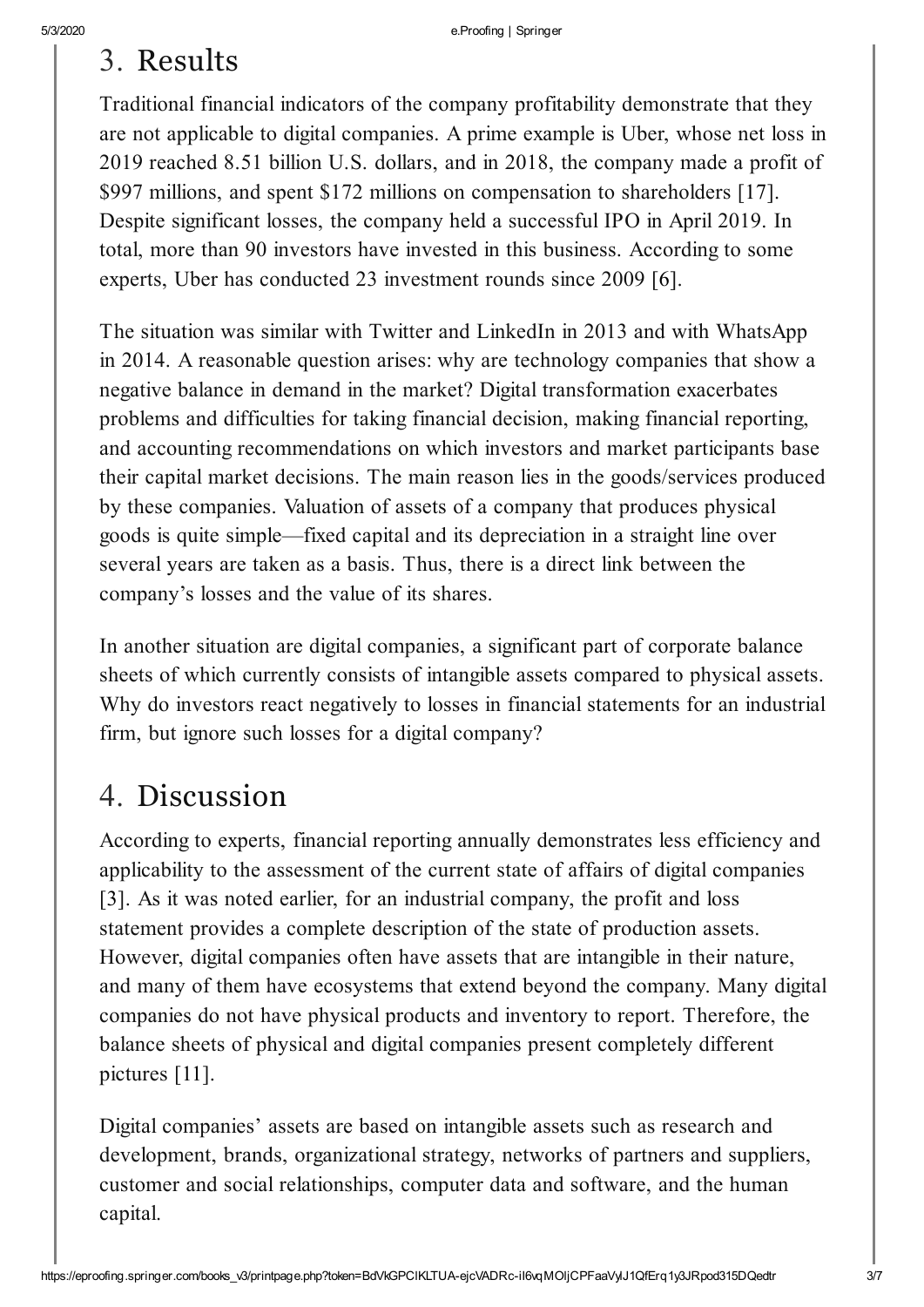#### 5/3/2020 e.Proofing | Springer

The Harvard Business Review published results of a survey of chief financial officers of leading technology companies and senior analysts at investment banks who monitor technology companies. Some of these ideas contradict traditional financial thinking, while others seem to be highly controversial.

It is assumed that financial capital is virtually unlimited, while some types of human capital are in short supply. For digital companies, the time of scientists, software developers, and product development teams is the company's most valuable resource. They believe they can always raise financial capital to cover a funding shortfall, or use the company's shares or options to pay for acquisitions and employee salaries. Thus, the main goal of the CEO is not to allocate financial capital wisely, but to direct valuable scientific and human resources to the most promising projects and to return and reallocate these resources in a timely manner when the prospects for specific projects dim. Traditional valuation models view risk as an undesirable feature. Digital companies, by contrast, are chasing risky projects that have lottery payouts. An idea with uncertain prospects, but at least some possible chance of reaching a billion dollars in revenue, is considered much more valuable than a project with a net present value of several hundred million dollars, but no chance of massive growth [10].

At the same time, for digital companies, in contrast to companies in the traditional manufacturing sector, there is a certain paradox: financing in its intangible assets is not capitalized as assets and is considered as an expense when calculating profits [12]. Thus, the more a digital company invests in building its future, the higher its reported losses are [15]. However, when investing in intangible assets, digital companies have the same goal as non-digital companies. Thus, investors have no choice but to ignore profit in their investment decisions [2, 7].

Intangible assets also have another distinctive feature. Their value increases as more people use a product or service, while physical assets depreciate as they are used [13]. Thus, the fundamental idea behind the success of digital companies (increasing returns from the scale) goes against the basic principle of financial accounting (assets are depreciated with use).

As digital companies become more visible in the economy and physical companies become more digital in their operations, there is a persistent trend that intangible investments have surpassed fixed assets, and understanding fixed assets and equipment as the main way to create capital is no longer applicable [9].

However, there is no place in financial accounting for the concept of network effects or increasing the value of a resource by using it. This actually means a negative depreciation expense in accounting language [8].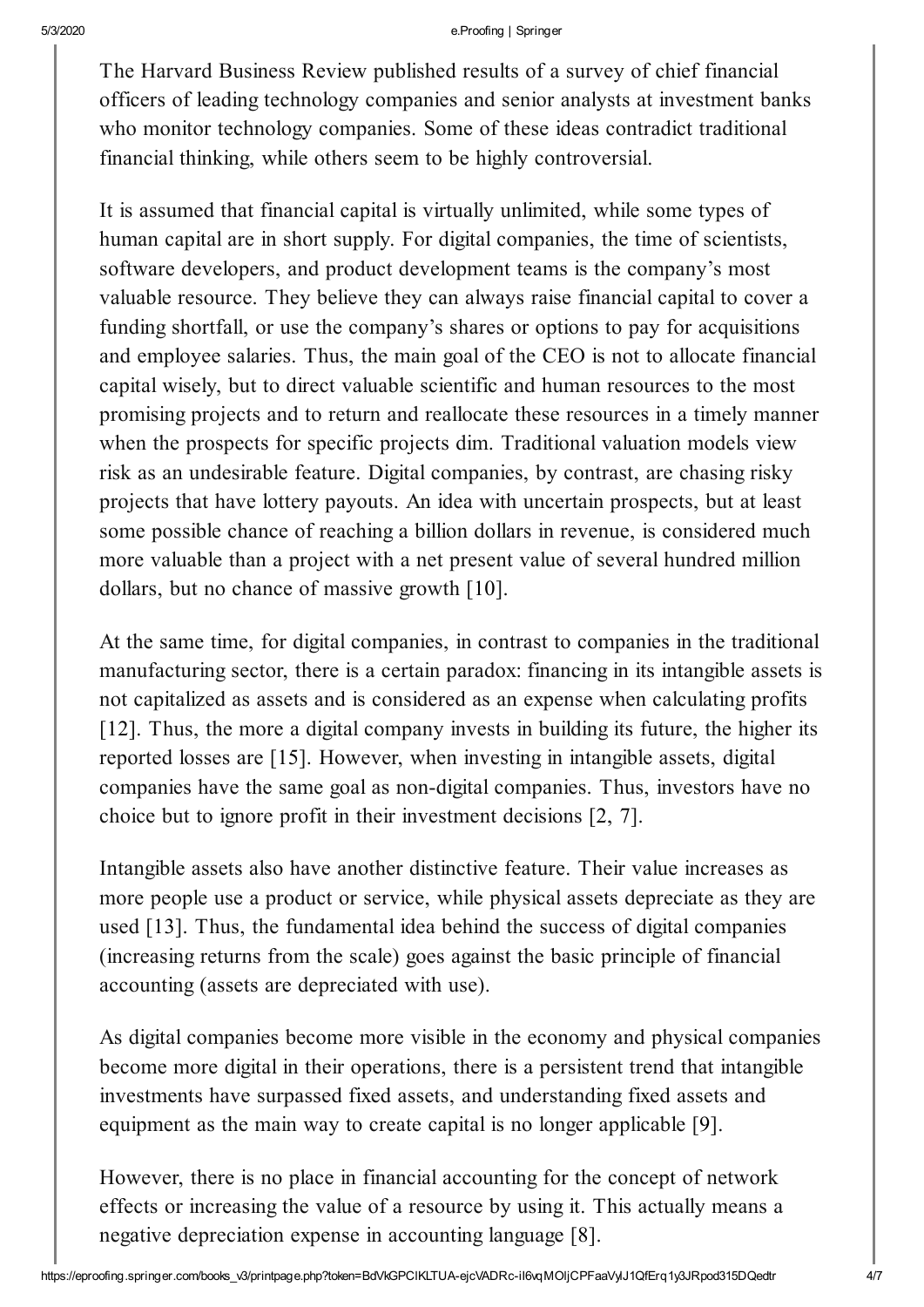In such circumstances, the search for effective methods of evaluation of intangible assets becomes particularly important. It is interesting to use methodologies for generating income and cash flows that are specifically designed to assess the value of intangible assets.

According to S. Krishnan, when a company acquires another company, it is required to distribute the purchase price separately for all assets acquired for financial reporting purposes. As part of the purchase price allocation process, methods such as royalty exemption and excess profit method are used to evaluate intangible assets, which is very convenient when assessing the value of digital companies. Valuation of intangible assets based on these methods gives an accurate picture of where the real value is and what the cost factors are for these digital companies [14].

### 5. Conclusion

The current financial reporting structure, although necessary and authorized by the financial authorities, does not necessarily reflect incomes from intangible assets, and as a result, levels the value of digital companies, which is a huge disadvantage.

Digital companies generate a significant portion of their value, brand value, and value from intangible assets. The more a digital or technology company invests in growth and development in the form of intangible investments, the more it simultaneously makes itself less profitable in the form of higher operating costs.

The existing inverse correlation between investments in the company's technological development and the growth of its losses in the financial statements, as well as the lack of information about the growth in the value of intangible assets with their use, determines the search for additional information sources about factors underlying them. Such non-financial indicators are becoming more and more significant in the context of the growth of the digital companies number.

Companies' finance directors are also aware of the growing limitations of the current financial reporting model. As a way out of this situation, some modern digital companies disclose information about users, pricing, and downloads in addition to other performance indicators. Financial as well as non-financial disclosures show investors the real picture of affairs and the value of digital companies.

## References

1. AICPA (2018) Audit and accounting guide: investment companies. Wiley,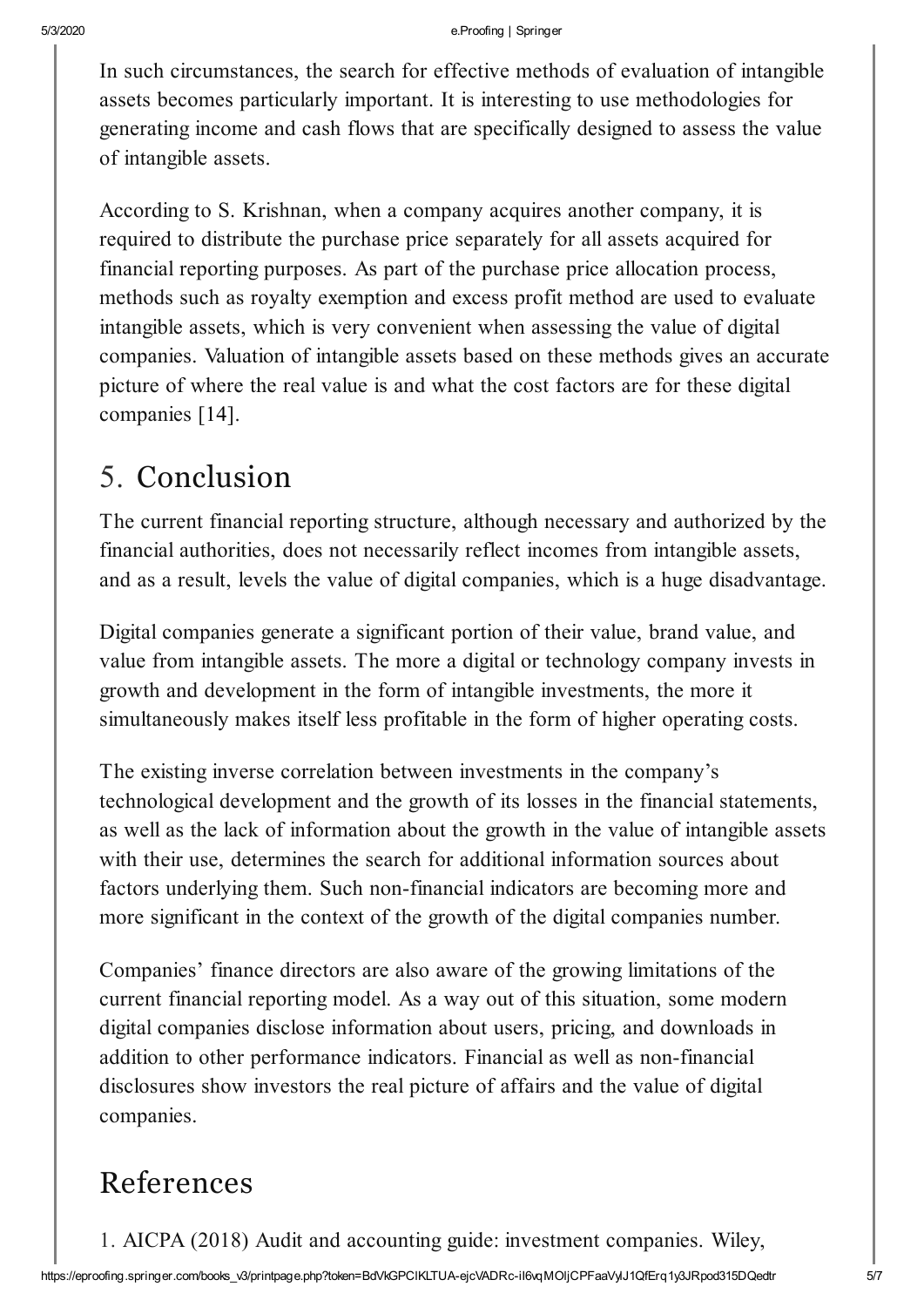Hoboken. https://doi.org/10.1002/9781119563976.ch7

- 2. Alkhatib E, Ojala H, Collis J (2019) Determinants of the voluntary adoption of digital reporting by small private companies to companies house: evidence from the UK. Int J Account Inf Syst 34:100421. https://doi.org/10.1016/j.accinf.201 9.06.004
- 3. Baruch L, Feng G (2016) The end of accounting and the path forward for investors and managers. Wiley, Hoboken
- 4. Büttner R, Müller E (2018) Changeability of manufacturing companies in the context of digitalization. Procedia Manuf 17:539–546. https://doi.org/10.1016/j. promfg.2018.10.094
- 5. Capgemini (2013) New research from Capgemini consulting and MIT Sloan management Review reveals why organizations are struggling to drive digital transformation. https://www.capgemini.com/news/new-research-from-capgemini -consulting-and-mit-sloan-management-review-reveals-why/ . Accessed 11 Feb 2020
- 6. CBInsights (2019) Uber is going public. Here are the investors that stand to gain the most. https://www.cbinsights.com/research/uber-ipo-investor-analysis/ . Accessed 11 Feb 2020
- 7. Duțescu A (2019) Financial accounting. An IRFS perspective in Romania. Palgrave Macmillan, London. https://doi.org/10.1007/978-3-030-29485-4
- 8. Charles R, Chaffin EdD (2019) Financial planning competency handbook, 2nd edn. Wiley, Hoboken. https://doi.org/10.1002/9781119642497.ch7 **AQ1**
- 9. Gebauer H, Fleisch E, Lamprecht C, Wortmann F (2020) Growth paths for overcoming the digitalization paradox. Bus Horiz. https://doi.org/10.1016/j.bush or.2020.01.005 . Accessed 11 Feb 2020
- 10. Govindarajan V, Rajgopal Sh, Srivastava A (2018) Why we need to update financial reporting for the digital era. Harv Bus Rev. https://hbr.org/2018/06/w hy-we-need-to-update-financial-reporting-for-the-digital-era?referral=03758&c m\_vc=rr\_item\_page.top\_right . Accessed 11 Feb 2020
- 11. Govindarajan V, Rajgopal Sh, Srivastava A (2018) Why financial statements don't work for digital companies. https://hbr.org/2018/02/why-financial-statem